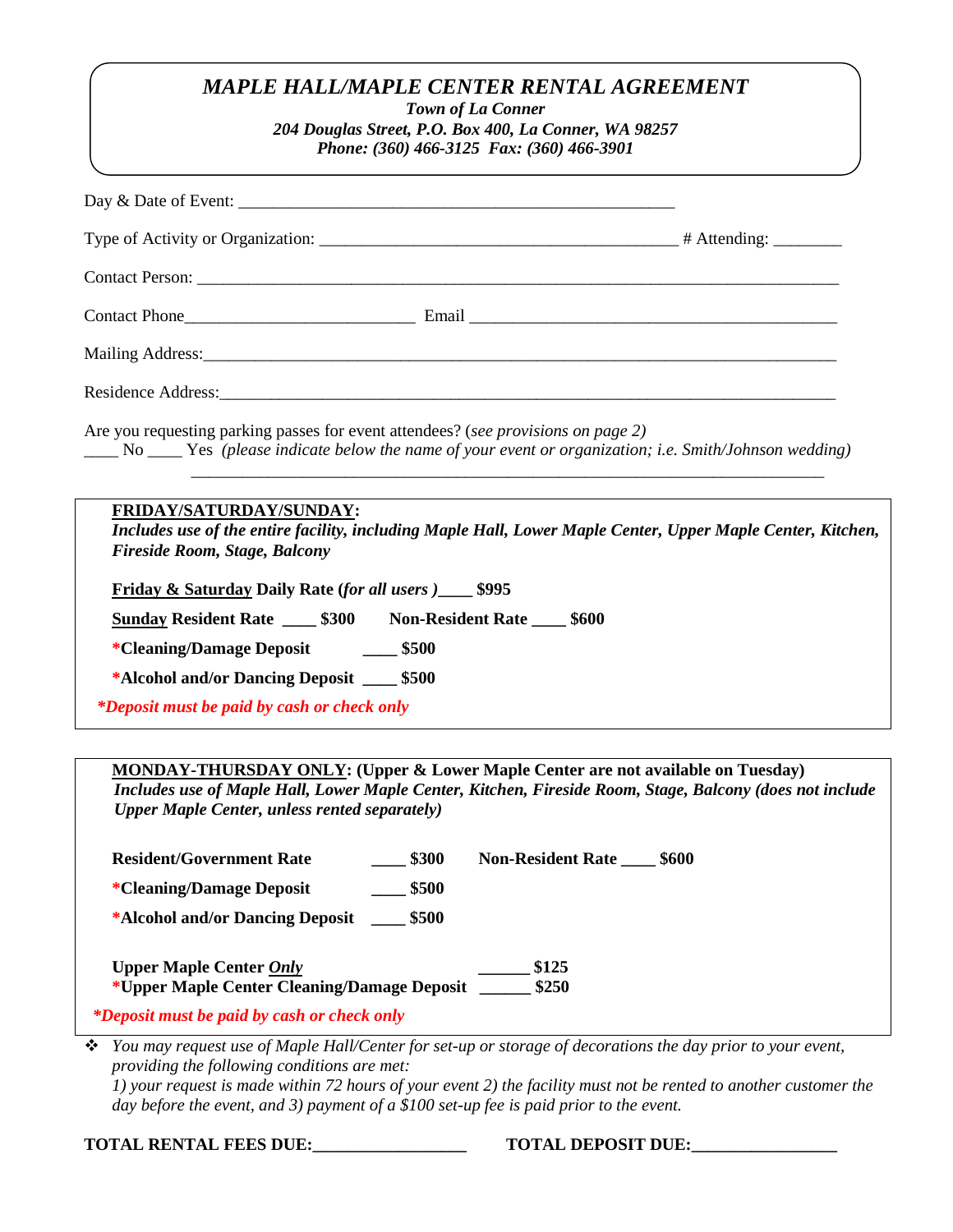### *Location of Maple Hall/Maple Center:*

Maple Hall and Maple Center are located at 104 Commercial Street, La Conner, WA.

#### *Resident Rate:*

To qualify for the resident rate the person signing the rental agreement must show proof of residency within the La Conner School District boundaries. Businesses or organizations applying for the resident rate must show proof that their business is located within La Conner School District boundaries.

#### *Reservations*:

Reservations are made on a first come, first serve, written application basis only and can be made through Town Hall.

#### *Rental Fees*: *(may be paid by cash, check or credit card at Official Payments.com)*

Rental fees are quoted per day. The rental application and proof of residency within La Conner School District boundaries (*if applying for the resident rate*) must be submitted, and 50% of the rental fee paid within 48 hours, to bind and hold the event date. The remaining balance of the rental fee is due 60 days prior to the event. Rental fees are calculated per LCMC 3.60 and listed on the current rental agreement.

The signatory of the rental agreement (lessee) will be considered the responsible party in case of damage, theft or disturbances during the event. The town reserves the right to collect costs from the lessee for repairs and/or replacement or damages. Such charges will be deducted from the damage deposit. Damages exceeding the amount of the deposit are the lessee's responsibility.

#### *Damage Deposits*: *(cash or check only)*

Damage deposits are due 60 days prior to the scheduled event, and must be paid by cash or check only. Damage deposits will be returned within 30 days following your event, on the condition the rented facility and/or equipment was left in satisfactory condition and all keys have been returned.

Any cleaning that is required after the event will be billed at the present hourly fee and deducted from the deposit.

#### *Cancellation Fee*:

Cancellations within 60 days of the event will result in forfeiture of 50% of the rental fee. Cancellations within 30 days of the event will result in forfeiture of the full rental fee.

#### *Parking*:

Parking is available at no charge for Maple Hall/Center event attendees in the town-owned parking lot on South Third Street, providing a parking permit issued by the town is clearly displayed. At the lessee's request the Town will forward a parking pass, via electronic mail, and it will be the responsibility of the lessee to print, copy and distribute the pass to each of their guests, and to notify them that if the parking pass is not clearly displayed on the dashboard they will be subject to a fine.

#### *Security Requirements:*

Any event with alcohol and/or dancing will be required to complete a Security Checklist, which must be approved by Town staff and law enforcement prior to the event.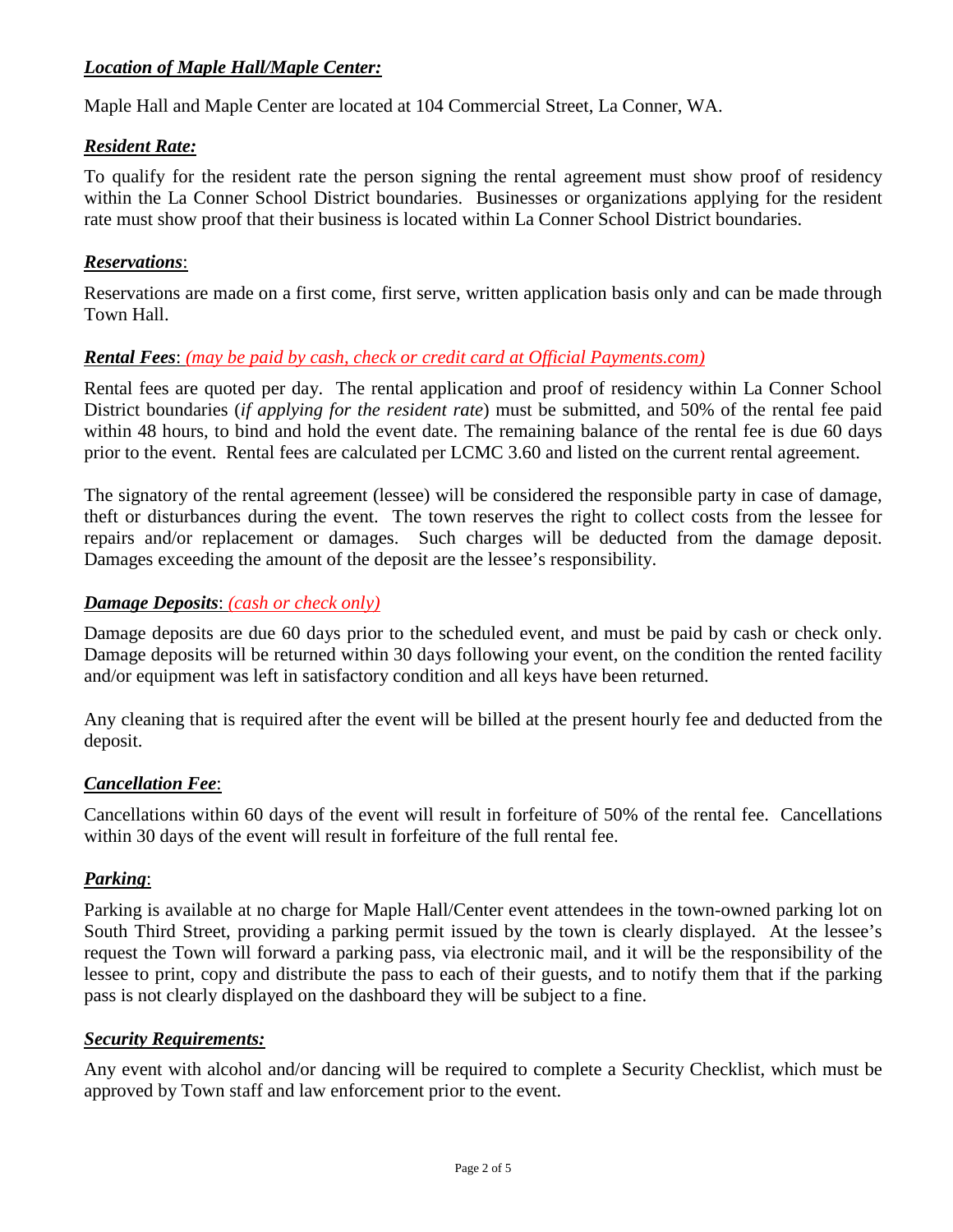# *MAPLE HALL/MAPLE CENTER RULES & REGULATIONS*

- Facility users must comply with all town ordinances *(including Noise Ordinance LCMC 7.05 which requires that music and other sounds be kept at a level low enough so as not to create a public disturbance),* and rules and regulations set forth and approved by the Town Council. Any violation may result in the forfeiture of deposit.
- Reservations will be accepted up to one year prior to the requested date.
- The rental agreement allows the lessee to occupy the facility from **6:00 a.m. to 12:00 midnight**.
- It is the responsibility of the renter to pick up the key during regular office hours, Monday-Friday 9:00 a.m. to 4:00 p.m., except holidays. Keys must be returned at the end of your event. There is a mail slot located on the front door of Town Hall where keys can be deposited.
- Maple Hall will provide 200 chairs, 24-5 foot round tables and 10-6 foot rectangular tables at no additional charge.
- Consumption of alcoholic beverages will only be allowed if indicated on the reservation application, and is subject to an additional deposit and completion of a Security Checklist. It is the responsibility of the lessee to obtain a Special Occasion Liquor License or Banquet Permit from the Washington State Liquor Control Board and display it in the facility during the event.
- All minors on the premises must have adequate adult supervision. Children under the age of 12 are not to be left unattended in the balcony. No food or drink is permitted in the balcony area.
- Smoking is not permitted inside the facility or the outside entrances.
- All entrances must be secured and locked when leaving the building at the conclusion of the event. All lights in the facility must be turned off upon leaving.
- At the discretion of the town, additional liability insurance may be required.
- The commercial type kitchen can be used to prepare meals and is well equipped to handle catering requirements. The facility does not supply cooking, kitchen or service items.
- All decorations, garbage, food and beverages must be removed from the premises immediately following the event.
- Decorations may be attached to the walls and windows with masking tape or other NON-marring materials. *DO NOT* use nails, hooks, tacks, staples or glue.
- The use of candles, fog/smoke machines or any other open flames is *strictly prohibited* anywhere inside or outside the facility.
- Throwing rice, birdseed, rose petals, confetti, etc. inside or outside the facility is not permitted.
- No decorations of any kind may be hung from the rafters. **No helium balloons** are allowed in the facility.
- Rented tents covering the courtyard must be removed immediately following the event.
- The Town of La Conner will not be held responsible for any lost, stolen, damaged, or items left in the facility after the event.
- The heat controls are pre-set at 68 degrees. If the temperature needs to be adjusted please contact Town Hall on weekdays, or Brian with Public Works, (360) 840-3001, on weekends, for instructions.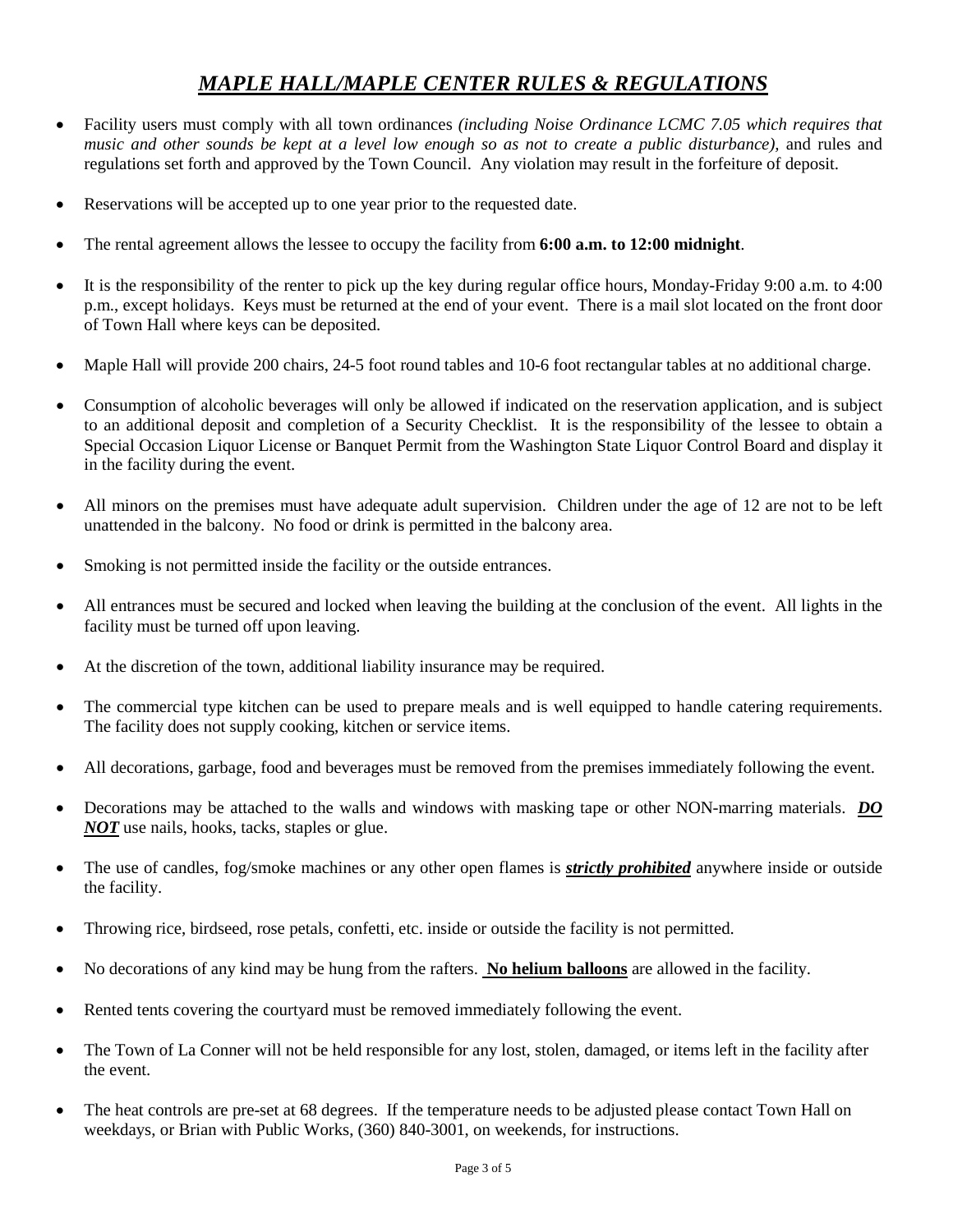#### *AFTER HOURS CALL ROSTER*:

There is an after hours call roster posted on the kitchen wall, by the sinks of Upper Maple Center, Lower Maple Center, the Fireside Room, and on the stage by the entrance door. It is strongly advised that one designated person be in charge of calling for assistance to ensure no unnecessary calls (i.e. operating appliances, lights, etc.) are made. Unnecessary calls may result in an hourly charge that will be deducted from the deposit.

#### *CLEANING*:

Immediately following the event, the facility must be returned to its pre-rental condition.

- Cleaning supplies are in the two closets in the kitchen. The key labeled Maple Hall opens the closets.
- Tables and chairs shall be put away according to the instructions on the wall.
- Floors shall be vacuumed and/or swept and mopped (*DO NOT MOP THE HARDWOOD FLOOR*).
- Bathrooms shall be cleaned and refuse emptied.
- The kitchen shall be left in its original condition. The stove must be cleaned, counters wiped, sinks cleaned, floor swept and mopped. Check that all food waste has been cleaned out of the dishwasher, refrigerator and freezer.
- Check balcony for refuse, vacuum.
- Check window sills for spillage and clean as required.
- Clean finger prints from windows.
- All garbage is to be removed from the premises; otherwise a \$75.00 fee will be charged.
- All items brought into the facility are to be removed by the end of the rental time period.

The lessee shall indemnify elected officials, and insurers, from any and all damages costs or expenses, including attorney's fees, by any person or entity in law or equity that may at any time arise, be claimed, or be set up because of damages to property, bodily or personal injury caused in any manner by lessee's use of the premises in connection with this agreement, to the extent such damages, costs, or expenses are caused by any act or omission of the lessee, or its agents, servants, employees, or contractors. If lessee fails to pay any fees or monies due, then lessee agrees to pay all costs, fees and attorney fees associated with collections of those debts. The Town of La Conner is not responsible for lost or stolen property.

I agree that law enforcement may conduct inspections and reviews of the premises during the rental period.

*I,\_\_\_\_\_\_\_\_\_\_\_\_\_\_\_\_\_\_\_\_\_\_\_\_\_\_\_\_\_\_\_\_\_\_\_\_\_\_\_\_\_\_\_\_\_\_\_\_certify that I reside at the address shown*

 *(print name) on the Rental Agreement and that this address is*  $\Box$  *inside*  $\Box$  *outside the La Conner School District boundaries.*

**I HAVE READ THE ABOVE AGREEMENT IN ITS ENTIRETY AND BY SIGNING BELOW CONFIRM MY UNDERSTANDING OF THE POLICIES, PROCEDURES, AND RULES AND REGULATIONS REQUIRED FOR FACILITY RENTAL.**

**LESSEE SIGNATURE LEGAL PROPERTY AND LEGAL PROPERTY OF A LIMIT CONTRACT OF A LIMIT CONTRACT OF A LIMIT CONTRACT OF A LIMIT CONTRACT OF A LIMIT CONTRACT OF A LIMIT CONTRACT OF A LIMIT CONTRACT OF A LIMIT CONTRACT OF A LIMIT**